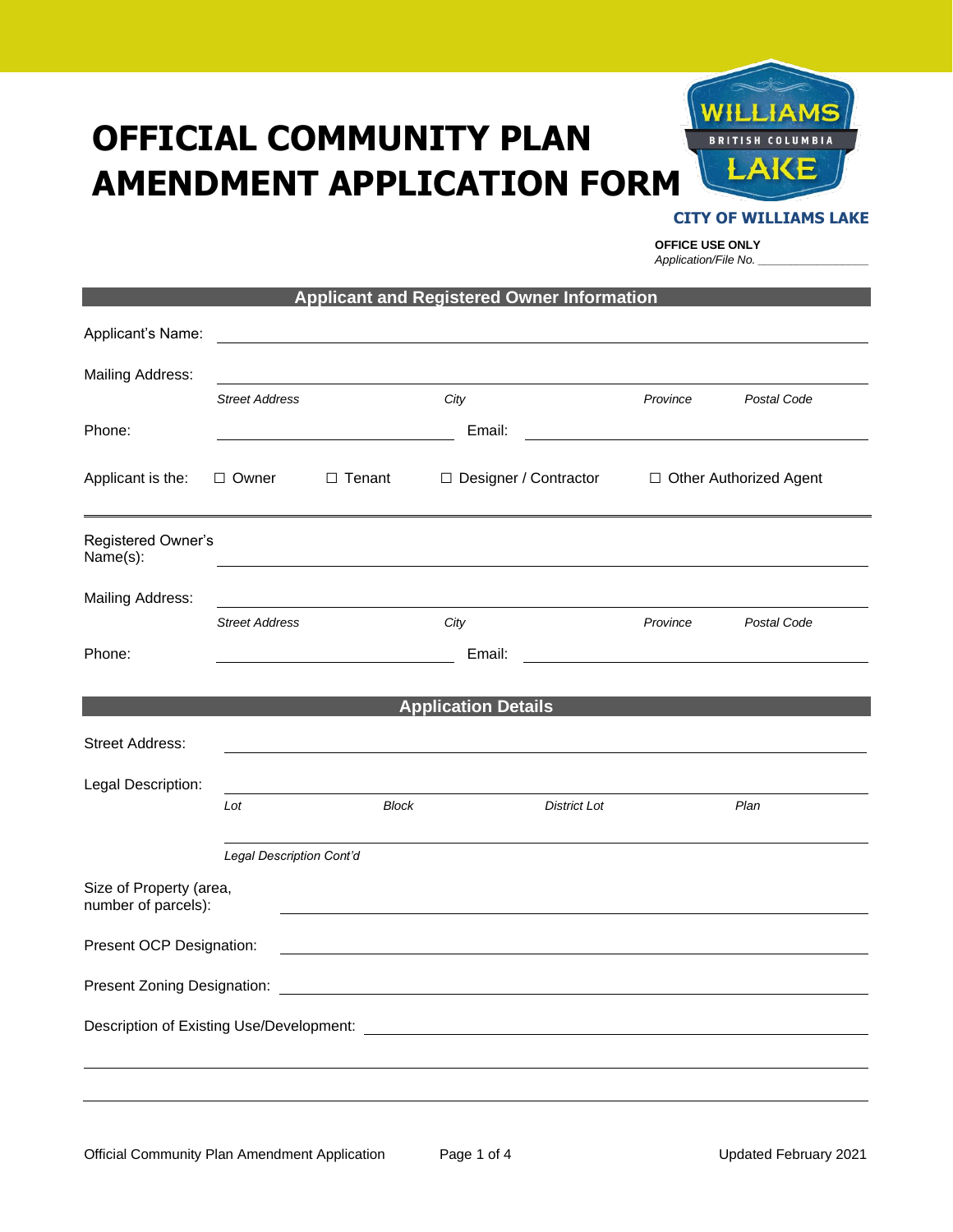| Proposed OCP Designation:            | <u> 1989 - John Stein, mars and de final and de final and de final and de final and de final and de final and de</u> |  |  |
|--------------------------------------|----------------------------------------------------------------------------------------------------------------------|--|--|
| Description of Proposed Development: |                                                                                                                      |  |  |
|                                      |                                                                                                                      |  |  |
|                                      |                                                                                                                      |  |  |
|                                      |                                                                                                                      |  |  |

Approximate Commencement Date of Proposed Project:

# **Reasons and Comments in Support of Application**

## *Please give reasons and comments in support of application below. Use separate sheet if necessary.*



# **Application Requirements**

## *At time of application, please provide the following as required:*

- Proof of ownership (a title search dated no more than 30 days prior to submission of the application) and copies of any applicable charges on title;
- A completed Site Disclosure Statement (Contaminated Sites) form and \$100 Site Disclosure Statement fee (note - this is not required if already on file);
- An application fee of \$850 for the OCP Amendment, not including a deposit of \$400 (refundable upon removal of Development Proposal Notice) for a total of \$1250. Fees should be made payable to the City of Williams Lake and are considered GST exempt;
- A dimensioned site plan drawn to a minimum scale of 1:1000 showing the parcel which requires a rezoning, as well as any proposed buildings, structures, vehicle access, parking lot layout, and site landscaping;
- A dimensioned sketch plan drawn to a minimum scale of 1:1000 of the proposed subdivision, where subdivision is contemplated (note - separate application is required for subdivision);
- Any elevations, cross-sections, or detailed drawings which may be relevant; and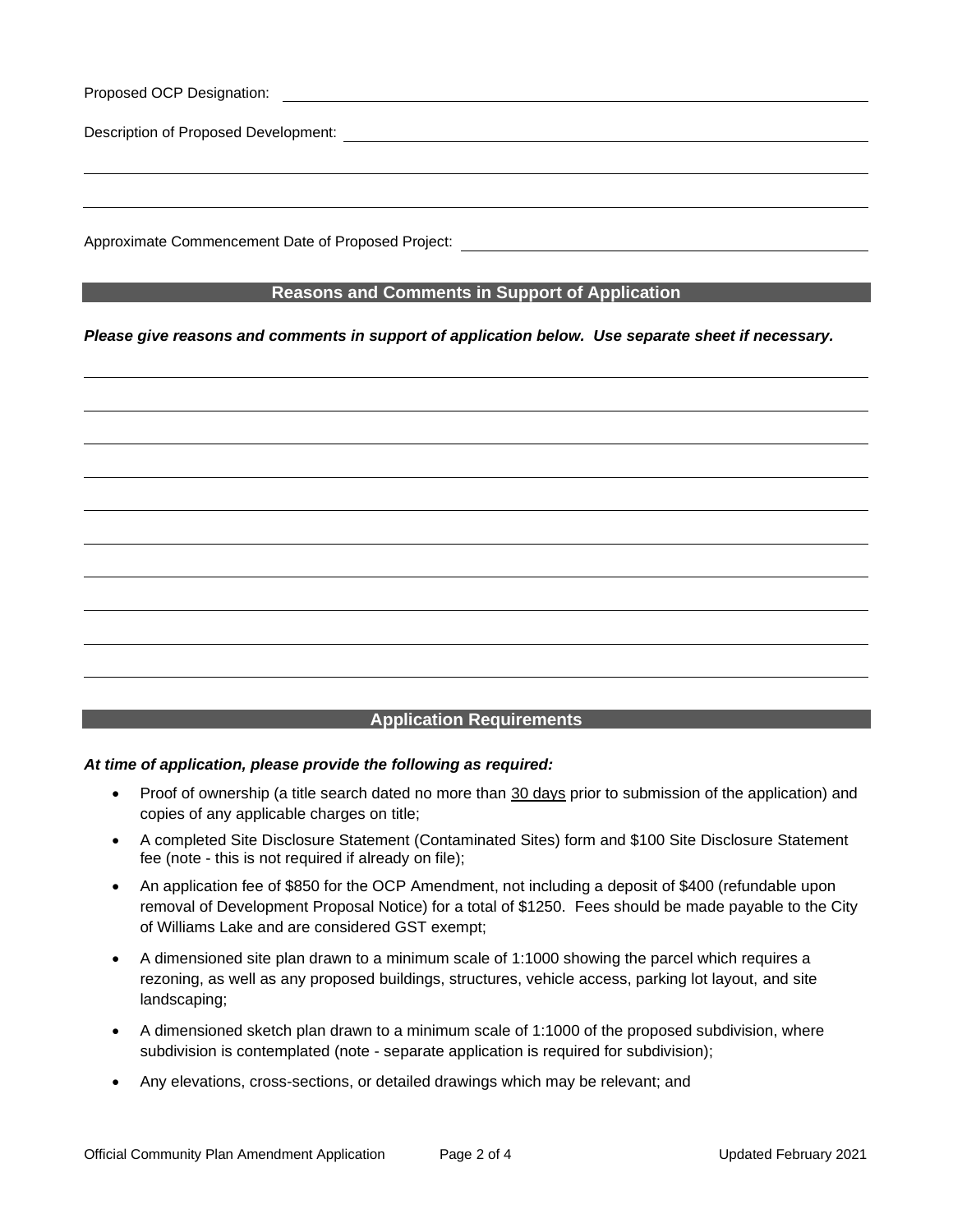• Copies of any previous studies or reports made on the subject property relating to its present condition and suitability for the proposed use/development, e.g. geotechnical reports, site contamination, and remediation studies.

# **Development Proposal Notice**

The City of Williams Lake requires that the applicant or developer post a Development Proposal Notice (sign) on the subject property. A sign is not required for an application that only involves textual amendments to the Official Community Plan (OCP) or Zoning Bylaw. The City has a number of pre-printed signs available on a first come, first served basis. The signs are constructed of aluminum for durability and are 2.4 metres by 1.2 metres (8 feet by 4 feet) in size.

At time of application for an OCP or Zoning Amendment, in addition to the application fee(s), the applicant shall pay a refundable deposit of \$400. The applicant is responsible to pick up the sign from the City works yard during normal business hours and provide all materials necessary for installation. Sign installation should be done in a sound manner, capable of withstanding wind and weather. The sign shall not interfere with pedestrian or vehicular traffic, or obstruct visibility from the streets or driveways so as to create a hazard. The sign is to be centrally located on the parcel line of the subject property adjacent to the public street.

All signs shall be installed by the applicant within 14 days after first reading of the OCP or Zoning Amendment and a minimum of 10 days prior to the Public Hearing, remaining in place continuously until the Public Hearing is held. Following installation, the applicant is responsible to contact the Development Services Division of City Hall so that an inspection can be made to confirm the sign is suitably located on the subject property for visibility by the public. During possession of the sign, the applicant accepts all responsibility for its installation and maintenance and the City shall not be liable for failure of the sign, or supporting structure, or any injury to any person, or property, resulting therefrom.

After the Public Hearing, the sign must be removed within 7 days and returned to the City works yard in the condition it was received. If the sign is not removed, or is returned in poor condition, the City will retain the \$400 deposit as compensation to cover removal costs or sign replacement. Should the application be defeated at first reading, the deposit will be returned to the applicant.

Failure to post the sign shall result in the postponement of the Public Hearing and any costs incurred by the City for public notification as a result of such postponement shall be the responsibility of the applicant.

If you have any questions, please contact Development Services at (250) 392-1765 or [development@williamslake.ca.](mailto:development@williamslake.ca)